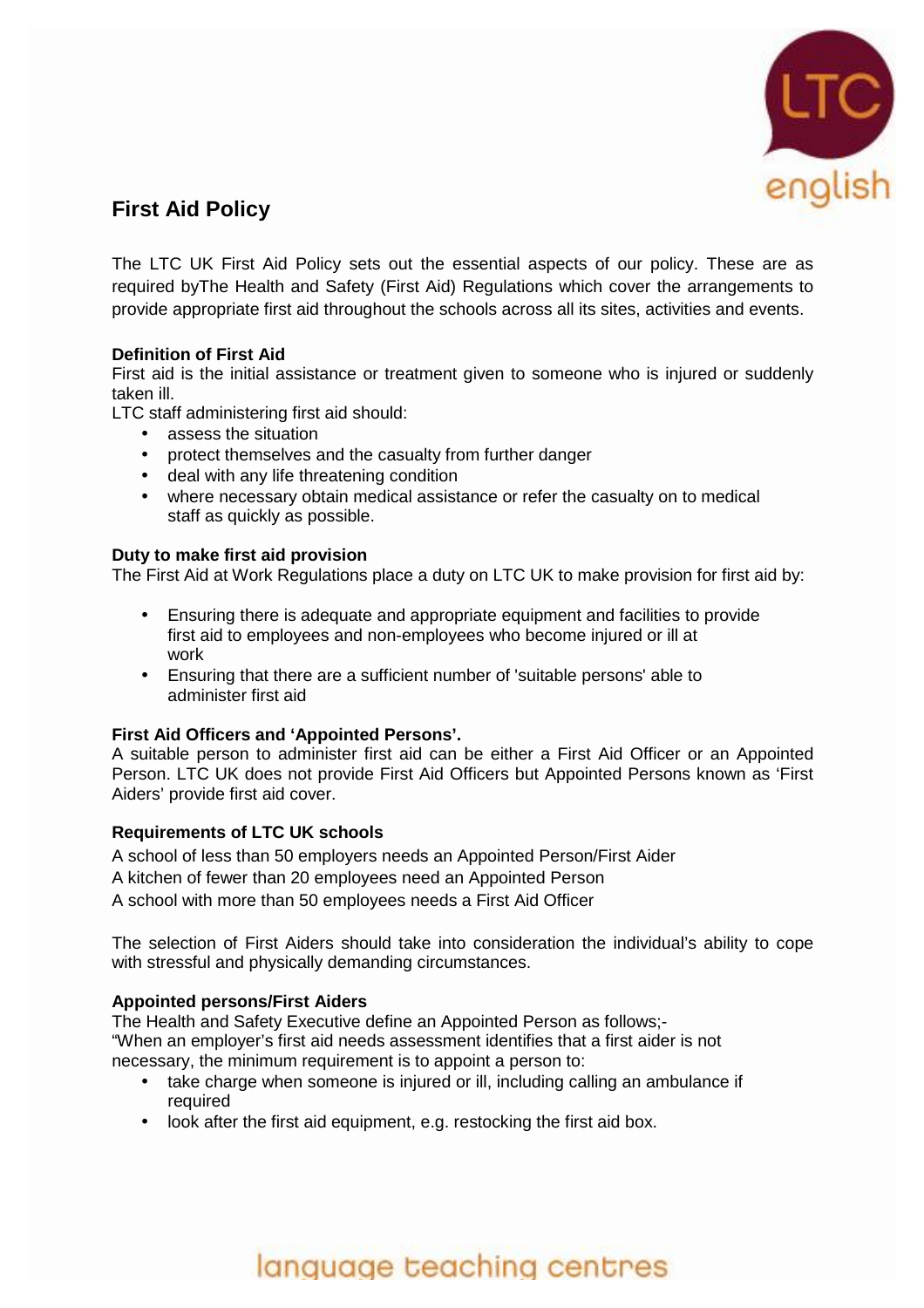

#### *Appointed Persons should not attempt to give first aid for which they have not been trained.*

There is no legal requirement for Appointed Persons to have any HSE Approved First Aid training, however basic one and two day courses are available for Appointed Persons from HSE approved training providers.

Staff with training such as "Emergency First Aid" or and other such courses may take charge of the management of a first aid incident until more expert assistance becomes available, e.g. doctor, paramedic, ambulance personnel etc.

A First Aider may have responsibility for

- The upkeep of first aid equipment
- Giving immediate attention to an employee, student or visitor suffering from common injuries and illness and those likely to arise from specific hazards at work.
- Calling an ambulance or other professional help as required.

The amount of first aid equipment and trained personnel necessary will depend on the circumstances of each situation/location.

#### **Training of First Aid personnel**

.

All 'Appointed Persons' will complete, as a minimum, a course of four hours duration in Basic Life Support/Emergency First Aid. This course will need to be repeated at lease once every three years to maintain competence.

#### **Duties of the First Aid Officer/Appointed Person**

All First Aid Officers/appointed officers should be aware of:

- Procedure for calling an ambulance;
- Guidance on Infection Control;
- Accident/Incident and First Aid Administered reporting systems;
- Procedure for obtaining replacement first aid materials.

All staff with first aid responsibilities will be covered by LTC UK's Public Liability/Indemnity Insurance whilst administering first aid.

However they must ensure that their certificate is current and that they operate within the scope of their training and LTC's operational procedures for the delivery of First Aid at Work

#### **First Aid Equipment and Rooms**

The assessment of first aid need, together with the risk assessment of activities, will determine the level of first aid equipment required.

• All first aid equipment must be contained in a suitably marked container,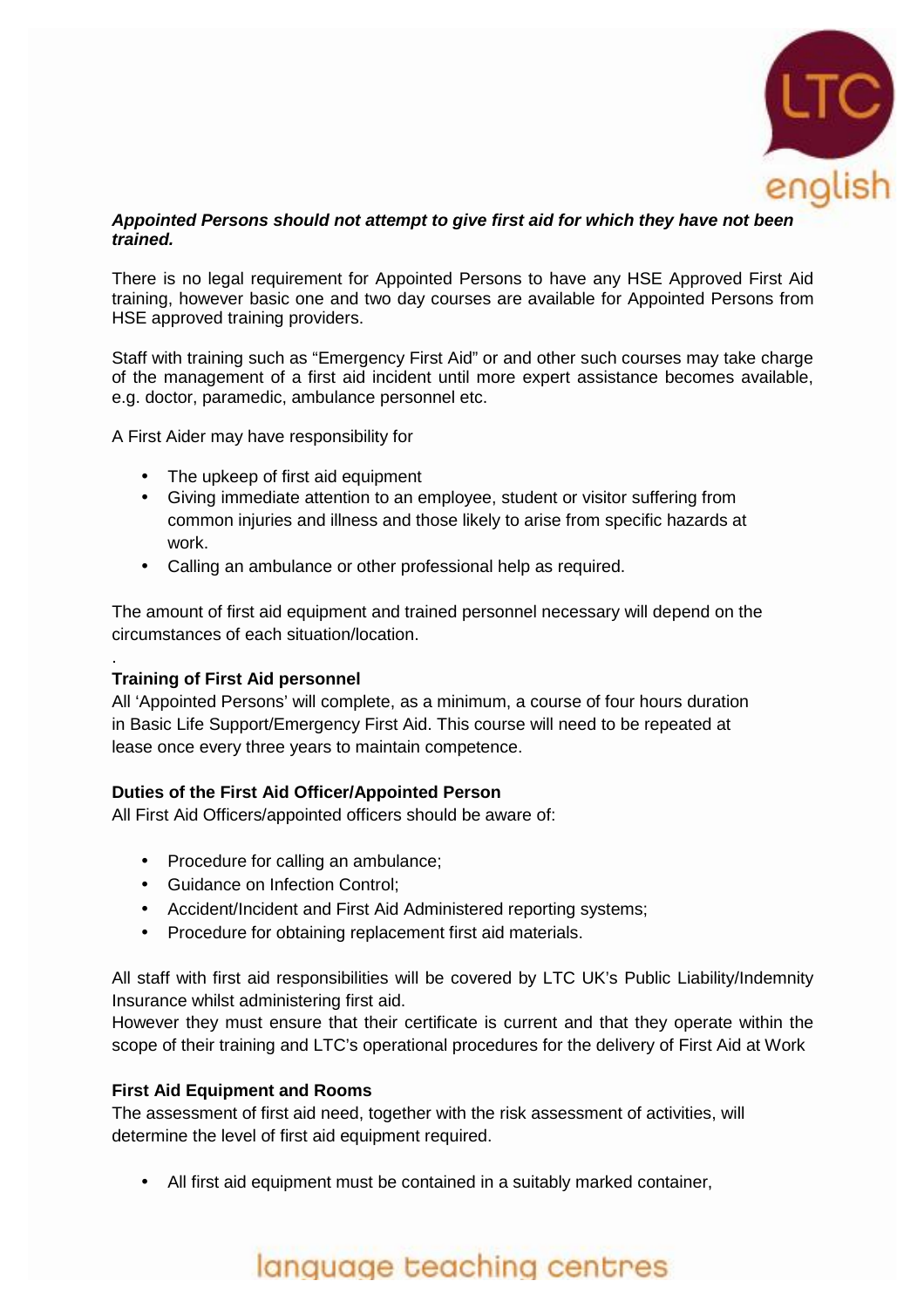

ideally a green box with a white cross, and located in an accessible place.

- First aid boxes should protect first aid items from dampness and contamination by dust, fumes etc;
- First aid kits will contain items for administering first aid according to theHSE's guidance;

#### *Note: Medication, disinfectants, ointments, etc. are not to be held in a first aid box under any circumstance.*

The content and selection of first aid kits may vary in circumstances where the assessment of first aid need indicates this is appropriate (e.g. an alternative container for use in offsite activities).

A standard First Aid kit will contain the following items:-

- 1 leaflet giving guidance on first aid.
- 20 assorted adhesive plasters
- 4 triangular bandages.
- 2 sterile eye pads.
- 6 safety pins.
- 6 medium wound dressings.
- 2 large wound dressings.
- 3 extra large wound dressings.
- 2 pairs disposable gloves (blue nitrile non powdered, not latex).
- 10 non-alcohol based cleansing wipes.

Also required are:

- Accident Report Forms with First Aid administered
- Several small yellow Clinical Waste Bags.

The assessment of first aid need may indicate a requirement for additional/ alternative items in some areas/circumstances.

Consideration should be given to providing scissors, non-adhesive dressings, adhesive tape, etc. These can be stored in, or alongside, the first aid box

Every First Aid Officer will have access to a first aid kit.